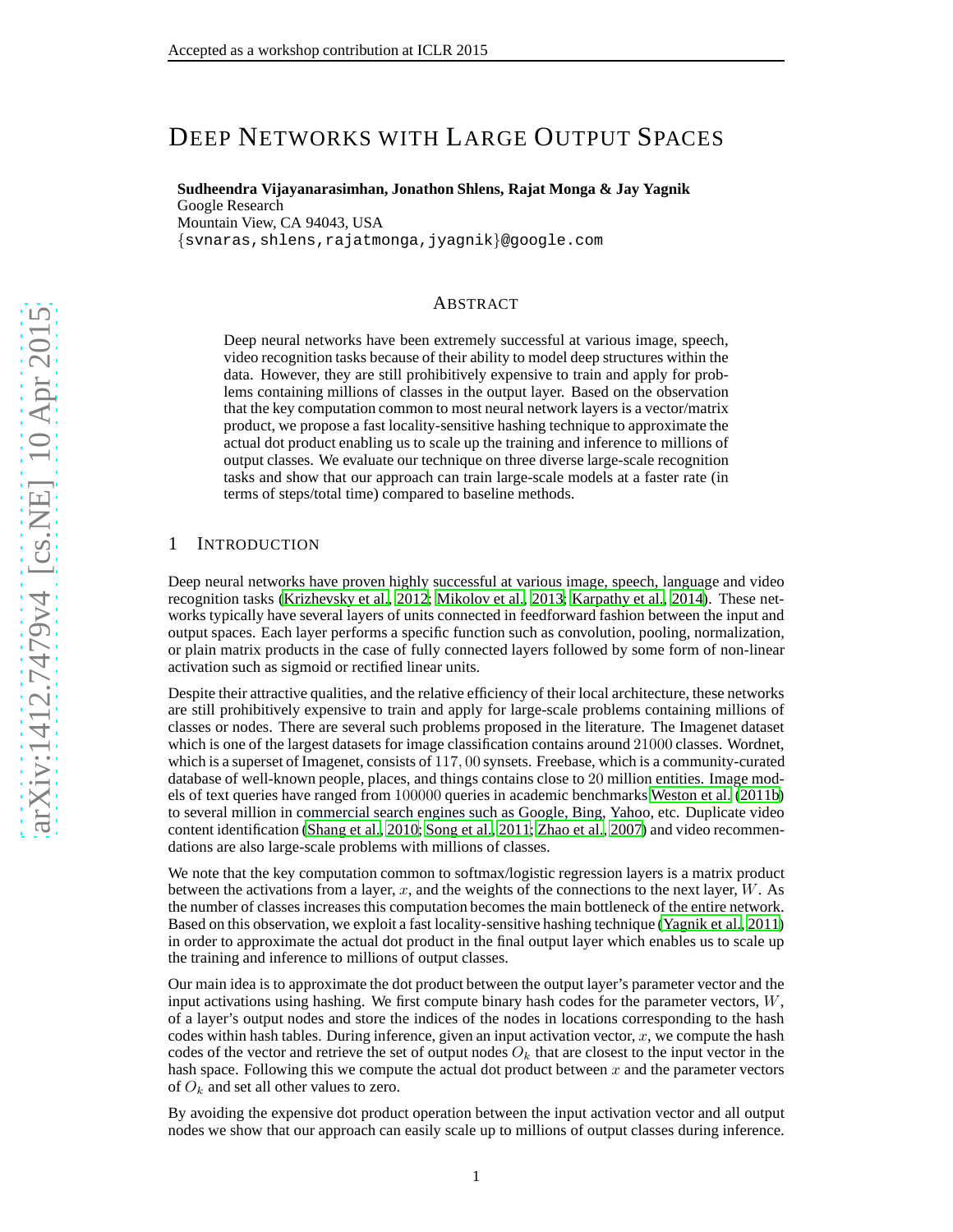Furthermore, using the same technique when training the models, we show that our approach can train large-scale models at a faster rate both in terms of number of steps and the total time compared to both the standard softmax layers and the more computationally efficient hierarchical softmax layer of [\(Mikolov et al., 2013\)](#page-8-1).

# 2 RELATED WORK

Several methods have been proposed for performing classification in deep networks over large vocabularies. Traditional methods such as logistic regression and softmax (multinomial regression) are known to have poor scaling properties with the number of classes [\(Dean et al.](#page-8-8), [2013\)](#page-8-8) as the number of dot products grows with the number of classes C that must be considered.

One method for contending with this is hierarchical softmax whereby a tree is constructed of depth  $log_2C$  in which the leaves are the individual classes which must be classified [\(Morin & Bengio,](#page-8-9) [2005;](#page-8-9) [Mikolov et al., 2013\)](#page-8-1). A benefit of this approach is that each step merely requires computations associated with the tree traversal to an individual leaf.

A second direction is to instead train a dense embedding space representation and perform classification by employing k-nearest-neighbors in this embedding space on unseen examples. Typical methods for training such embedding representations employ a hinge rank loss with a clever selection of negative examples, e.g. [\(Weston et al., 2011a\)](#page-8-10).

Locality sensitive hashing (LSH) [\(Gionis et al., 1999](#page-8-11)) provides a third alternative by providing methods to perform approximate nearest neighbor search in sub-linear time for various similarity metrics. An LSH scheme based on ordinal similarity is proposed in [\(Yagnik et al., 2011\)](#page-8-7) which is used in [\(Dean et al., 2013\)](#page-8-8) to speed-up filter based object detection. We expand on these techniques to enable learning large-scale deep network models.

# 3 APPROACH

The goal of this work is to enable approximate computation of the matrix product of the parameters of a layer and its input activations,  $x^T W$ , in a deep network so that the number of output dimensions can be increased by several orders of magnitude. In the following sections, we demonstrate that a locality sensitive hashing based approximation can provide such a solution without too much degradation in overall accuracy. As a first step we employ this technique to scale up the final classification layer since the benefits of hashing are easily seen when the cardinality is quite large.

#### 3.1 SOFTMAX/LOGISTIC CLASSIFICATION

Softmax and logistic regression functions are two popular choices for the final layer of a deep network for multi-class and binary classification problems respectively. Formally, the two functions are defined as

<span id="page-1-0"></span>
$$
P_{softmax}(y = j|x) = \frac{e^{x^T w_j}}{\sum_{k=1}^{N} e^{x^T w_k}}
$$
\n(1)

$$
P_{logistic}(y = j|x) = \frac{1}{1 + e^{-(x^T w_j + \beta_j)}}
$$
(2)

(3)

where  $P(y = j|x)$  is the probability of the  $j<sup>th</sup>$  class given the input vector x and  $\{w_j, j = 1...N\}$ are distinct linear functions for the  $N$  classes.

When the number of classes is large, not all classes are relevant to a given input example. Therefore, in many situations we are only interested in the  $K$  classes with the highest probabilities. We could obtain the top K classes by equivalently determining the K vectors,  $W_K$ , that have the largest dot products with the input vector  $x$  and computing the probabilities for only these  $K$  classes, setting all others to zero.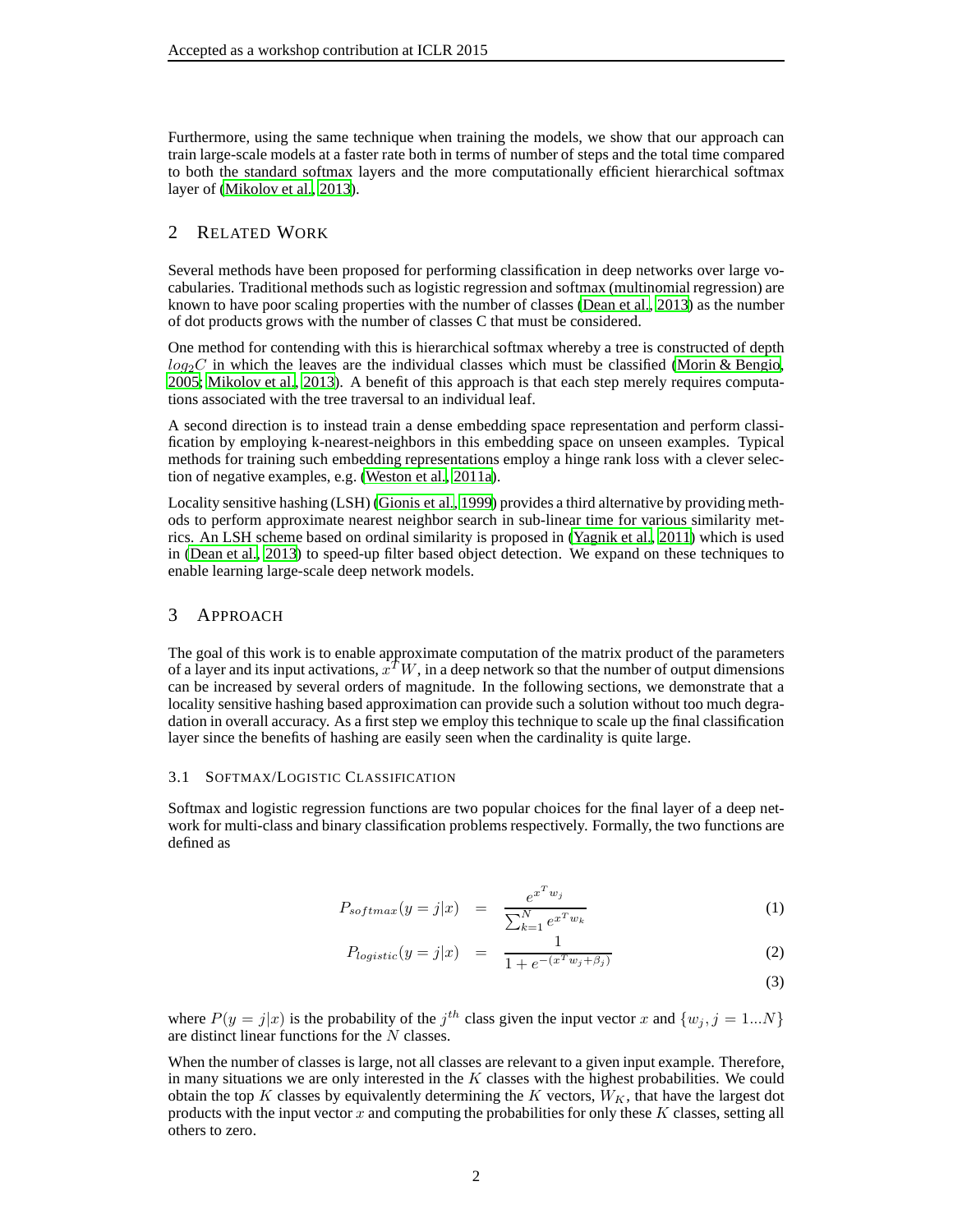

<span id="page-2-0"></span>Figure 1: A diagram comparing a typical classification network trained with softmax with the proposed WTA softmax. The left column shows the operations of softmax =  $f(W X + b)$ . X are the input network activations,  $f(\cdot)$  is the softmax activation function, b are biases for each of N classes and W is an  $N \times d$  matrix where each row is the weight vector associated with an individual class. The matrix product  $WX$  is the most expensive operation for the entire network when the number of classes  $N$  is extremely large. The right column diagrams the WTA softmax operation. The hashing operation identifies the  $K \ll N$  most likely labels for a given X. The remainder of the WTA softmax operations are largely identical although they only operate on the  $K \ll N$ likely labels.

We note that this is equivalent to the problem of finding the approximate nearest neighbors of a vector based on cosine (dot product) similarity which has a rich literature beginning with the seminal work of [\(Gionis et al.](#page-8-11), [1999\)](#page-8-11). It has been shown that approximate nearest neighbors can be obtained in time that is sub-linear in the number of database vectors with certain guarantees which is the key motivation for our approach.

In our case the database vectors are the parameter vectors of the output layer,  $w_j$ , and the query vector is the input activation from the previous layer  $x$ . In this work, we employ the subfamily of hash functions, *winner-take-all* (WTA) hashing introduced in [\(Yagnik et al.](#page-8-7), [2011\)](#page-8-7), since it has been successfully applied for the similar task of scaling up filter-based object detection in [\(Dean et al.,](#page-8-8) [2013\)](#page-8-8).

#### <span id="page-2-1"></span>3.2 WINNER-TAKE-ALL HASHING (WTA)

Given a vector x or w in  $\mathbb{R}^d$ , its WTA hash is defined by permuting its elements using P distinct permutations and recording the index of the maximum value of the first  $k$  elements [\(Yagnik et al.,](#page-8-7) [2011\)](#page-8-7). Each index can be compactly represented using  $log_2 k$  bits resulting in  $P * log_2 k$  bits for the entire hash. The WTA hash has several desirable properties; since the only operation involved in computing the hash is comparison, it can be completely implemented using integer arithmetic and the algorithm can be efficiently implemented without accruing branch prediction penalties.

Furthermore, each WTA hash function defines an ordinal embedding and it has been shown in [\(Yagnik et al.](#page-8-7), [2011](#page-8-7)) that as  $P \rightarrow d!$ , the dot product between two WTA hashes tends to the rank correlation between the underlying vectors. Therefore, WTA is well suited as a basis for localitysensitive hashing as ordinal similarity can be used as a more robust proxy for dot product similarity.

Given binary hash codes,  $u$  of a vector,  $w$ , there are several schemes that can be employed in order to perform approximate nearest neighbor search. In this work, we employ the scheme used in [\(Dean et al., 2013\)](#page-8-8) due to its simplicity and limited overhead.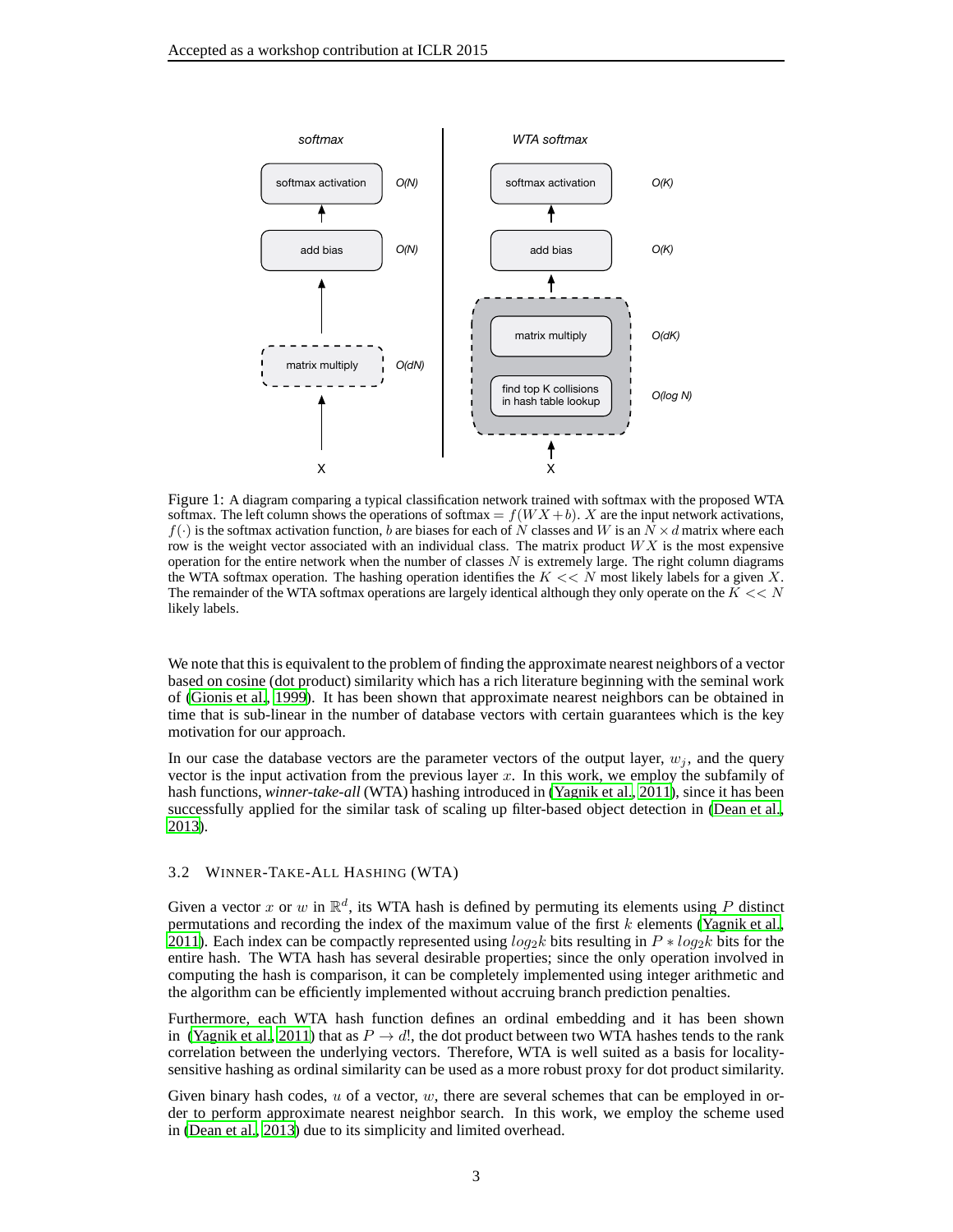

<span id="page-3-0"></span>Figure 2: A schematic describing the use of the hash table during inference and training. The learned parameter vectors  $W$  are stored in hash tables using WTA hashing and the hash codes of the input vector  $x$  are used to retrieve the top  $K$  classes with the largest dot products with the input vector. The actual dot product and the corresponding probabilites are computed for only these retrieved classes. Similarly, during the backward pass the gradients are computed based on the top  $K$  retrieved nodes and the parameter vectors are updated.

In this scheme, we first divide the compact hash code, u, containing P elements of  $log_2 k$  bits into M bands,  $u_m$ , each containing  $P/M$  elements. We create a hash table for each band  $\{T_m, m = 1...M\}$ and store the index of the vector in the hash bins corresponding to  $u_m$  in each hash table  $T_m$ . During retrieval, we similarly compute the hash codes of  $x$  and divide it into  $M$  bands and retrieve the set of all IDs in the corresponding hash bins along with their counts. The counts provide a lower bound for the dot product between the two hash vectors which is related to the ordinal similarity between the two vectors. Therefore, the top  $K$  IDs from this list approximate the  $K$  nearest neighbors to the input vector based on dot product similarity. The actual dot product can now be computed for these vectors with the input vector  $x$  to obtain their probabilities.

The complexity of the scheme proposed above depends on the dimensionality of the vectors for computing the hash codes, the number of bands or hash tables that are used during retrieval,  $M$ , and the number of IDs for which the actual dot product is computed,  $K$ . Since all three quantities are independent of the number of classes in the output layer our approach can accomodate any number of classes in the output layer. As shown in Figure [1,](#page-2-0) the naive softmax has a complexity of  $O(d*N+N)$ whereas our WTA based approximation has a complexity of  $O(d * K + K + constant)$ . The overall speed-up we obtain is of the order of  $\frac{N}{K}$  assuming the cost of computing the hash function and lookup are much smaller than  $d * N$ . Of course, since both M and K relate to the accuracy of the approximation they provide a trade-off between the time complexity and the accuracy of the network.

#### 3.3 INFERENCE

We can apply our proposed approximation during both model inference and training. For inference, given a learned model, we first compute the hash codes of the parameter vectors of the softmax/logistic regression layer and store the IDs of the corresponding classes in the hash table as described in Section [3.2.](#page-2-1) This is a one time operation that is performed before running inference on any input examples.

Given an input example, we pass it through all layers leading up to the classification layer as before and compute the hash codes of the input activations to the classification layer. We then query the hash table to retrieve the top  $K$  classes and compute probabilties using Equation [3](#page-1-0) for only these classes. Figure [1](#page-2-0) shows a rough schematic of this procedure.

#### 3.4 TRAINING

We train the models using downpour SGD, an asynchronous stocastic gradient descent procedure supporting a large number of model replicas, proposed in [\(Dean et al.](#page-8-12), [2012](#page-8-12)). During backpropagation we only propagate gradients based on the top  $K$  classes that were retrieved during the forward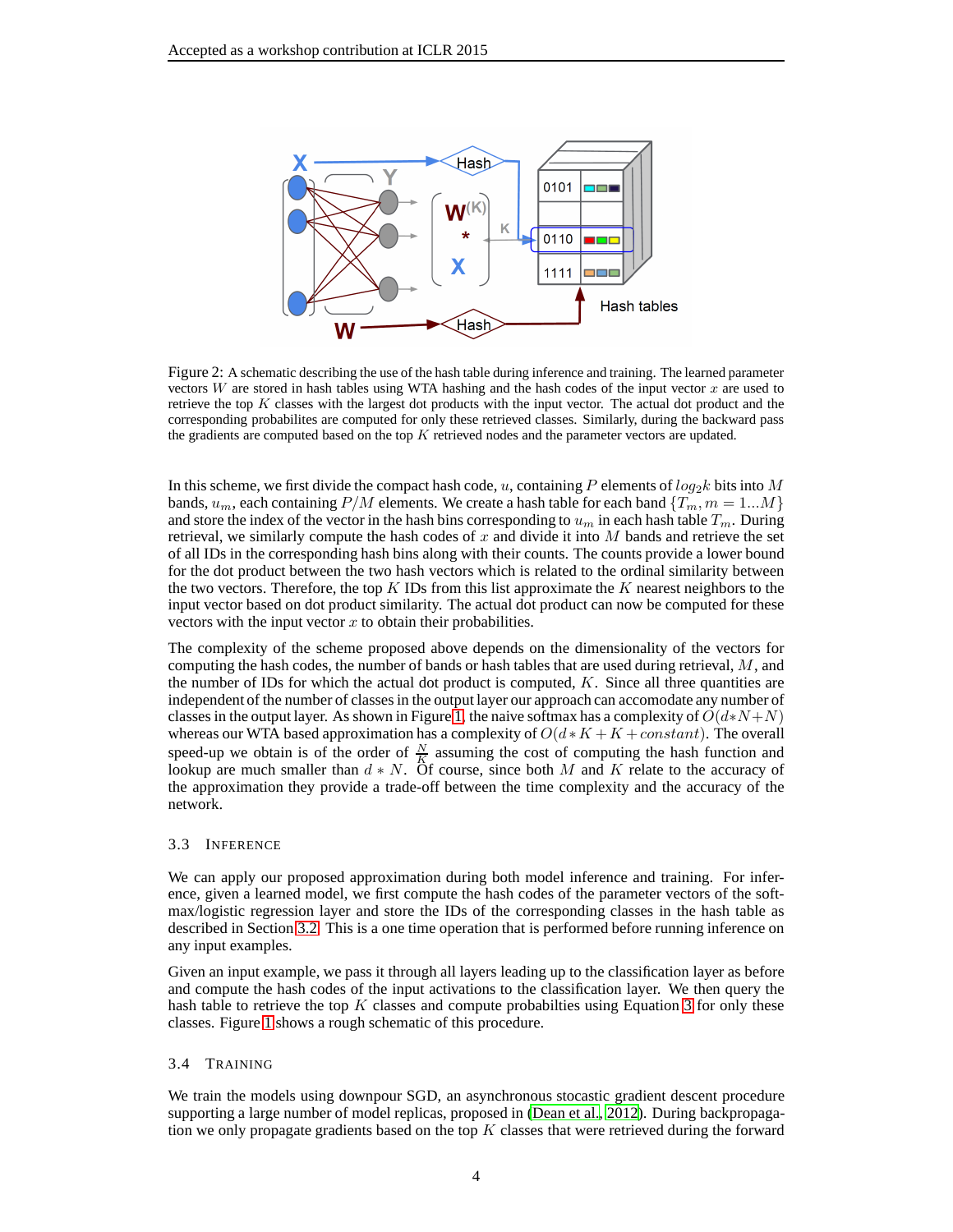pass of the model and update the parameter vectors of only these retrieved classes using the error vector. Additionally, we add all the positive labels for an input example to the list of non-zero classes in order to always provide a positive gradient. In Section [4](#page-4-0) we show empirical results of performing only these top  $K$  updates. These sparse gradients are much more computationally efficient and additionally perform the function of hard negative mining since only the closest classes to a particular example are updated.

While inference using WTA hashing is straightforward to implement, there are several challenges that need to be solved to make training efficient using such a scheme. Firstly, unlike during inference, the parameter vectors are constantly changing as new examples are seen. It would be infeasible to request updated parameters for all classes and update the hash table after every step.

However, we found that gradients based on a small set of examples do not perturb the parameter vector significantly and WTA hashing is only sensitive to changes in the ordering of the various dimensions and is more robust to small changes in the absolute values of the different dimensions. Based on these observations we implemented a scheme where the hash table locations of classes are updated in batches in a round-robin fashion such that all classes are updated over a course of several hundred or thousand steps which turned out to be quite effective.

Therefore, we only request updated parameters for the set of retrieved classes, the positive training classes and the classes selected in the round-robin scheme. Figure [2](#page-3-0) shows a schematic of these interactions with the parameter server and the hash tables.

# <span id="page-4-0"></span>4 EXPERIMENTS

We empirically evaluate our proposed technique on several large-scale datasets with the aim of investigating the trade-off between accuracy and time complexity of the WTA based softmax classifier in comparison to the baseline approaches of softmax (exhaustive) and hierarchical softmax.

# 4.1 IMAGENET 21K

The 2011 Imagenet 21K dataset consists of 21,900 classes and 14 million images. We split the set into equal partitions of training and testing sets as done in [\(Le et al.](#page-8-13), [2012\)](#page-8-13). We selected values of 16, 1000, 3000 for the  $k$ ,  $M$ ,  $P$  parameters of the WTA approach for all experiments based on results on a small set of images which agreed with the parameters mentioned in [\(Dean et al.](#page-8-8), [2013](#page-8-8)). We varied the value of  $K$ , which is the number of retrieved classes for which the actual dot product is computed, since it directly affects both the accuracy and the time complexity of the approach.

We used the artichecture proposed in [\(Krizhevsky et al., 2012\)](#page-8-0) (AlexNet) for all experiments replacing only the classification layer with the proposed approach. All methods were optimized using downpour SGD with a starting learning rate of 0.001 with exponential decay in conjunction with a momentum of 0.9. We used a cluster of about 100 machines containing multi-core CPUs with  $20GB$  of RAM running at  $2.4Ghz$  to perform training and inference.

Figure [3](#page-5-0) first reports the time taken during inference by the WTA Softmax and Softmax layers alone (ignoring the rest of the model) as both the batch size and the top  $K$  is varied for this problem. We note that WTA Softmax provides significant speed-up over Softmax for both small batch sizes and small values of K. For large batch sizes Softmax is very efficient due to optimizations over dense matrices. For large values of  $K$  the dot product with the retrieved vectors begins to dominate the time complexity.

Figure [4](#page-5-1) report the accuracies obtained when using WTA during inference on a learned model as compared to the baseline accuracy of the softmax model. We find that even with as few as 30 retrieved classes our approach is able to reach up to 83% of the baseline accuracy and almost matches the baseline accuracy with 3000 retrieved classes. Note that the ceiling on this problem is the accuracy of the base network since we are approximating an already trained network using WTA. This vindicates our claim that only a small percentage of classes are relevant to any input example and WTA hashing provides an efficient technique for obtaining the top  $K$  most relevant classes for a given input example. Based on these figures we conclude that the proposed approach is advantageous when either  $N$  is very large or for small batch sizes.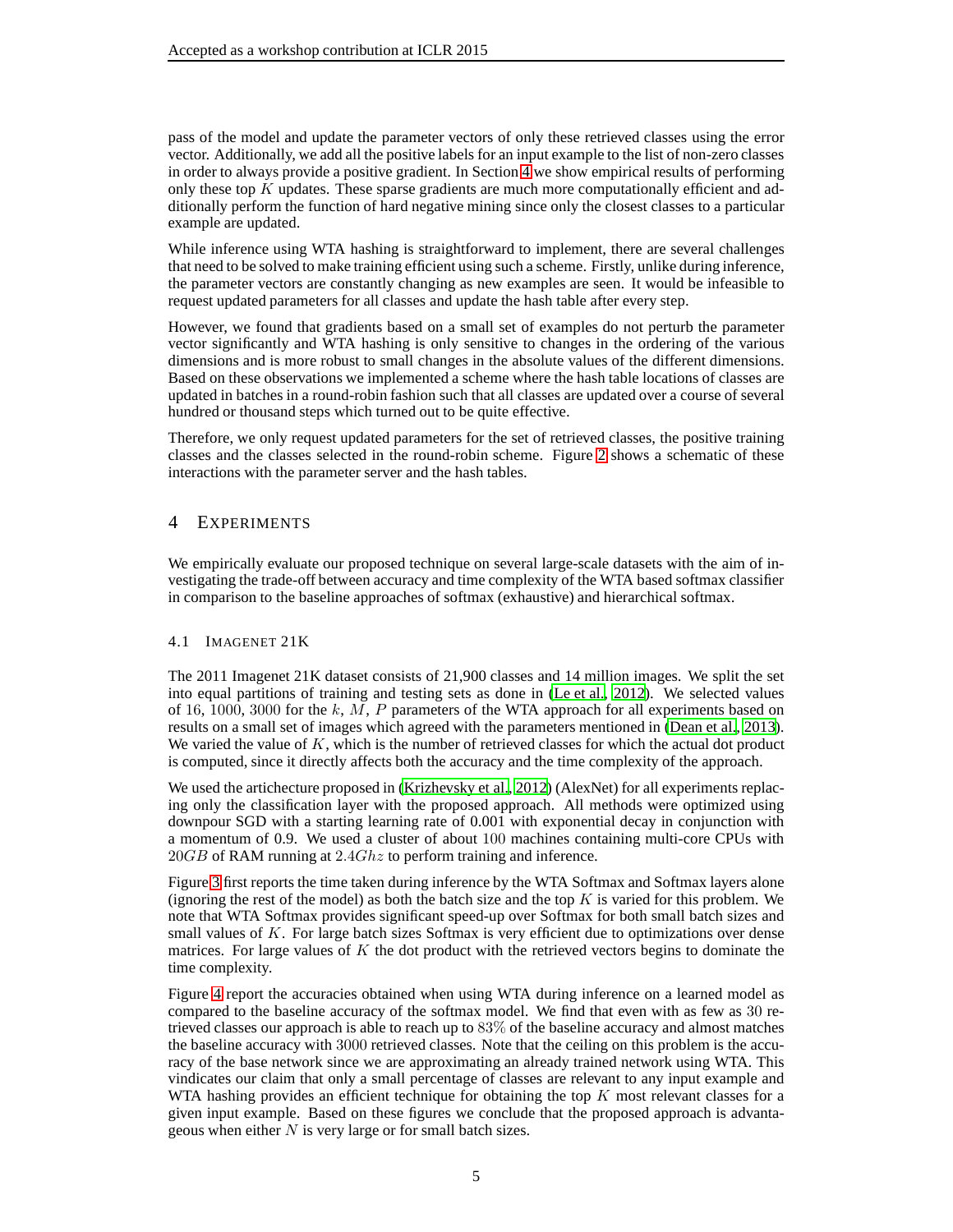| K<br><b>Batch Size</b> |      | Time (ms) |         | Speedup            |
|------------------------|------|-----------|---------|--------------------|
|                        |      | WTA       | Softmax |                    |
|                        | 30   | 1.8       |         | 71.2x              |
|                        | 300  | 3.0       | 128.2   | 42.7x              |
|                        | 3000 | 9.4       |         | 13.6x              |
| 8                      | 30   | 2.3       |         | 68.8x              |
|                        | 300  | 4.2       | 158.2   | 37.7x              |
| 8                      | 3000 | 23.0      |         | 6.9x               |
| 32                     | 30   | 6.7       |         | $31.\overline{3x}$ |
| 32                     | 300  | 13.2      | 210.7   | 16.0x              |
| 32                     | 3000 | 77.9      |         | 2.7x               |
| 64                     | 30   | 13.3      |         | 20.8x              |
| 64                     | 300  | 25.2      | 277.2   | 11x                |
| 64                     | 3000 | 173.1     |         | 1.6x               |

<span id="page-5-0"></span>Figure 3: Time taken by the WTA softmax layer and regular softmax layer alone for various values of batch size and top  $K$  for a prediction space of 21K classes during inference. WTA provides significant speed-upds over softmax for small batch sizes and small values of  $K$ . Note that due to the sublinear nature of hash retreival, the speedups will be larger for bigger problems.



<span id="page-5-1"></span>Figure 4: Accuracies obtained by the WTA model as the number of retrieved classes, K, is varied from 30 to 3000. Even with as few as 30 classes the WTA model is able to reach 83% of the accuracy of the baseline model and almost reaches the baseline accuracy for  $K = 3000$ . Note that this result uses WTA to just approximate an already trained network and hence the ceiling is the accuracy of the base network.



<span id="page-5-2"></span>Figure 5: Trade-off between the speed-up achieved over the baseline softmax model at a fixed batch size and the percentage of the baseline accuracy reached. WTA achieves a speed-up of 10x at 90% of the baseline accuracy.



<span id="page-5-3"></span>Figure 6: Speed-up achieved by WTA at 95% of the baseline accuracy at various batch sizes.

Figure [5](#page-5-2) reports the trade-off between the speedup achieved over baseline softmax at a fixed batch size and the percentage of the baseline accuracy reached by the WTA model. We find that the WTA model achieves a speedup of 10x over the baseline model at 90% accuracy. Figure [6](#page-5-3) reports the speedup achieved at 95% of the baseline accuracy for various batch sizes. As noted previously we find that the WTA model achieves higher speedups for smaller batch sizes.

#### 4.2 SKIPGRAM DATASET

One popular application of deep networks has been building and training models of language and semantics. Recent work from [\(Mikolov et al.](#page-8-1), [2013;](#page-8-1) [Q.V. Le, 2014\)](#page-8-14) has demonstrated that a shallow, simple architecture can be trained efficiently by across language corpora. The resulting embedding vector representation for language exhibits rich structure about semantics and syntactics that can be exploited for many other purposes. For all of these models, a crucial aspect of training is to predict surrounding and nearby words in a sequence. The prediction task is typically quite large, i.e. the cardinality is the size of the vocabulary, O(1M-10M) words.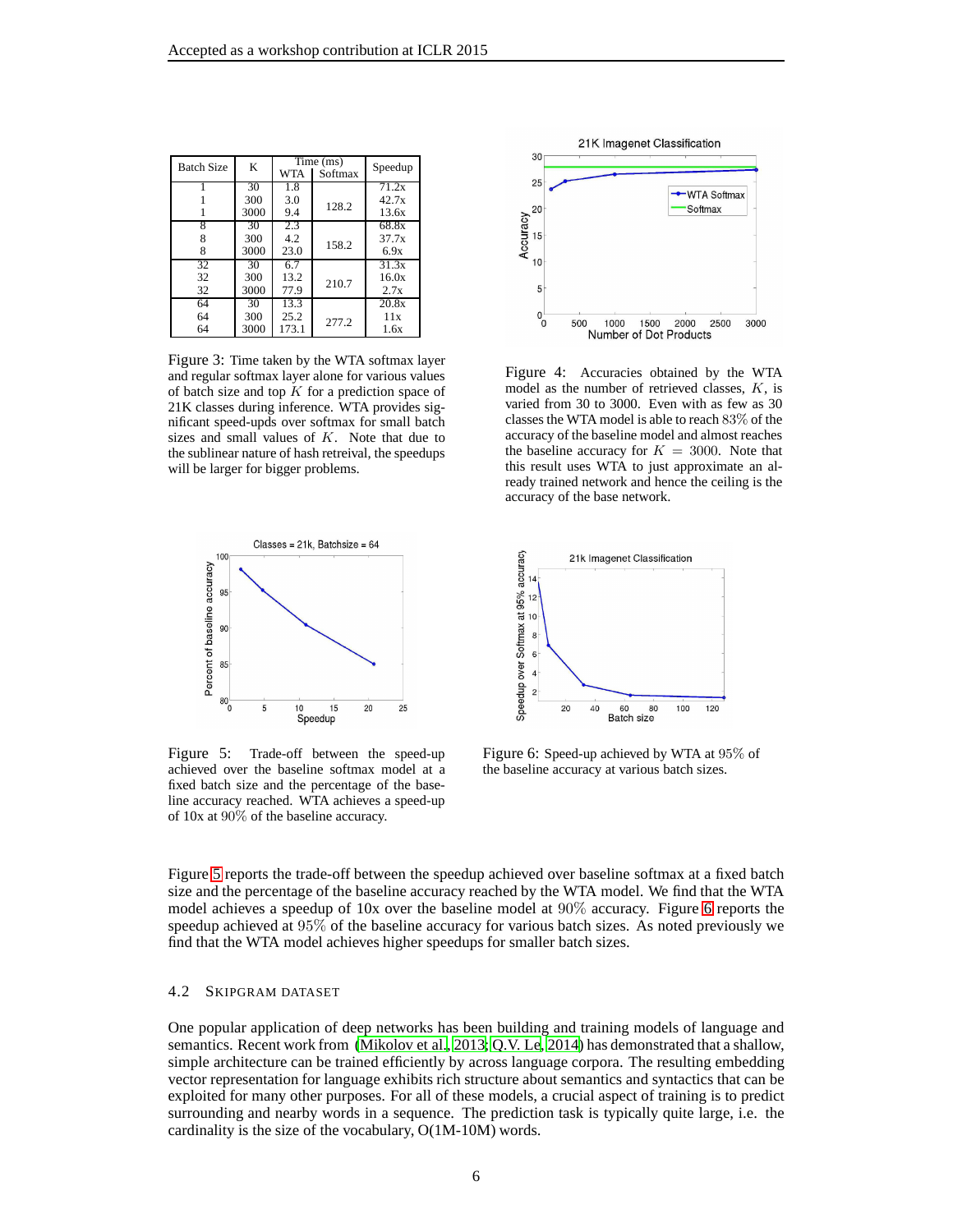|                   | H-Softmax | WTA-Softmax |
|-------------------|-----------|-------------|
| precision $@1$    | 1.15%     | 1.93%       |
| precision@3       | 2.36%     | 5.18%       |
| precision@5       | 3.14%     | 7.48%       |
| precision $@10$   | 4.52%     | 10.2%       |
| precision $@20$   | 6.28%     | 13.4%       |
| precision $@50$   | 9.63%     | 16.5%       |
| precision $@100$  | 13.2%     | 18.5%       |
| average precision | 2.31%     | 4.53%       |

<span id="page-6-0"></span>Table 1: The precison@k values of WTA softmax and hierarchical softmax models on the prediction problem of the skipgram dataset. WTA softmax achieves higher predictive accuracy even though it processes much fewer training examples in the alloted time.

A key insight of recent work has been to exploit novel and efficient methods for performing discrete classification over large cardinalities. In particular, said work employs a hierarchical softmax to fast inference and evaluation.

As a test of the predictive performance our hashing techniques, we compare the performance of WTA hashing on the language modeling task. We note that this is an extremely difficult task the perplexity of language (or just cooccurrence statistics of words in a sentence) is quite high. Thus, any method attempts to predict nearby words will at best report low predictive performances.

In our experiments, we download and parse Wikipedia consisting of several billion sentences. We tokenize this text corpora with the 1M most popular words. The task of the network is to perform a 1M-way prediction nearby words based on neighboring words.

We performed our experiments with three loss functions, traditional softmax, hierarchical softmax and WTA-based softmax. We found measure the precision@K for the top K predictions from each softmax model.

We compare all networks with three loss functions after 100 hours of training time across similar CPU time. We find that all networks have converged within this time frame although the hierarhical softmax has processed 100 billion examples while the WTA softmax has processed 100 million examples.

As seen in Table [1,](#page-6-0) we find that WTA softmax achieves superior predictive performance than the hierarchical softmax even though hierarchical softmax has processed  $O(100)$  times more examples. In particular, we find that WTA softmax achieves roughly two-fold better predictive performance.

However, the WTA softmax produces underlying embedding vector representations that do not perform as well on analogy tasks as highlighted by [\(Mikolov et al., 2013](#page-8-1)). For instance, the hierarchical softmax achieves 50% accuracy on analogy tasks where as WTA softmax produces 5% accuracy on similar tasks. This is partly due to the fewer number of examples processed by WTA in the same time frame as hierarchical softmax is significantly faster than WTA because it performs just  $log(N)$ dot products.

# 4.3 VIDEO IDENTIFICATION

While the 21K problem is one of the largest tested for the baseline softmax model, the benefits of hashing are best seen for problems of much larger cardinality. In order to illustrate this we next consider a large-scale classification task for video identification. This task is modeled on Youtube's content ID classification problem which has also been addressed in several recent work under various settings [Shang et al.](#page-8-4) [\(2010\)](#page-8-4); [Song et al. \(2011](#page-8-5)); [Zhao et al.](#page-8-6) [\(2007\)](#page-8-6).

The task we propose is to predict the ID of a video based on its frames. We use the Sports 1M action recognition dataset introduced in [\(Karpathy et al.](#page-8-2), [2014](#page-8-2)) for this problem. The Sports 1M dataset consists of roughly 1.2 million Youtube sports videos annotated with 487 classes. We divide the first five minutes of each video into two parts where the first 50% of the video's frames are used for training and the remaining 50% are used for evaluating the models. The prediction space of the problem spans 1.2 million classes and each class has roughly 150 frames for training and evaluation.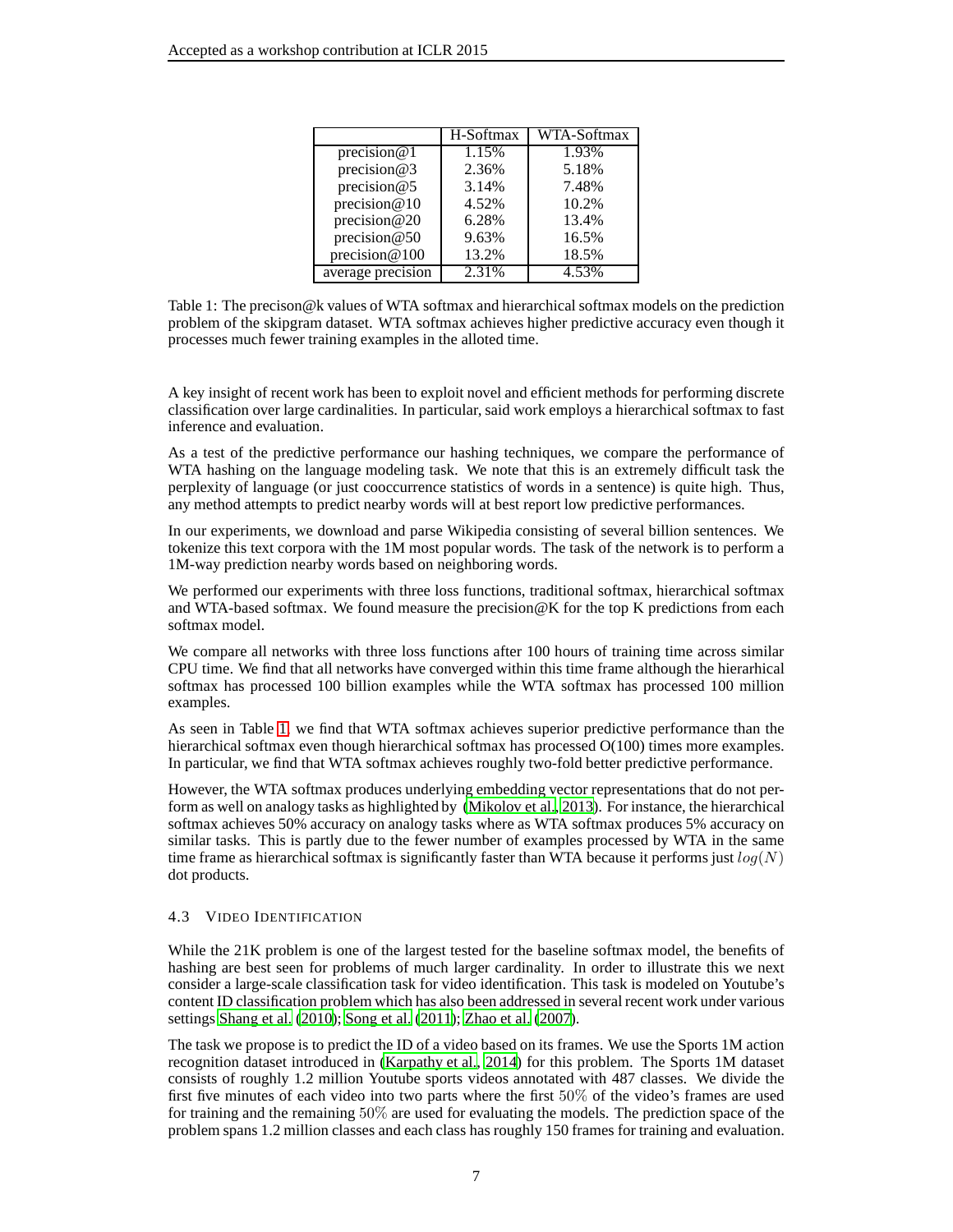

<span id="page-7-0"></span>Figure 7: Accuracy of the various models on the Sports 1M evaluation set as a function of the number of training steps.

<span id="page-7-1"></span>Figure 8: Accuracy of the various models on the Sports 1M evaluation set as a function of the total training time.



<span id="page-7-2"></span>Figure 9: The in-class variance of the examples in the Imagenet 21k and the Sports 1M datasets. The examples within a class are more spread out in the Imagenet 21k dataset than the Sports 1M dataset.

We trained three models for this problem with the AlexNet architecture where the top layer uses one of softmax, WTA softmax and hierarchical softmax each. We used learning rates of  $\{0.1, 0.05, 0.001, 0.005\}$  and report the best results for each of the models. For WTA we used a value of 3000 for the K parameter based on the results in the previous section and a batch size of 32 for all models.

Figure [7](#page-7-0) reports the accuracy on the evalution set against the number of steps trained for each model and Figure [8](#page-7-1) reports the accuracy against the actual time taken to complete these steps. We find that on both counts the WTA based model learns faster than both softmax and hierarchical softmax.

The step time of the WTA model is about 4 times lower than the softmax model but about 4 higher than hierarchical softmax. This is because hierarchical softmax is much more efficient as it only computes  $log(N)$  dot products compared to K for WTA. However, even though hierarchical softmax processes significantly more number of examples the WTA models is able to achieve much higher accuracies.

In order to better understand the significant difference between WTA and the baselines on this task as opposed to the Imagenet 21K problem we computed the in-class variance of all the classes in the two datasets based on the 4000-dim feature from the penultimate layer of the AlexNet model. Figure [9](#page-7-2) reports a histogram of the in-class variance of the examples belonging to a class on the two datasets. We find that in the Imagenet task the examples within a class are much more spread out than the Sports 1M task which is expected given that frames within a video would have similar context and more correlation. This could explain the relative efficiency of the top  $K$  gradient updates used by the WTA model on the Sports 1M task.

# 5 CONCLUSIONS

We proposed a locality sensitive hashing approach for approximating the computation of  $x^TW$ in the classification layer of deep network models which enables us to scale up the training and inference of these models to millions of classes. Empirical evaluations of the proposed model on various large-scale datasets shows that the proposed approach provides significant speed-ups over baseline softmax models and can train such large-scale models at a faster rate than alternatives such as hierarchical softmax. Our approach is advantageous whenever the number of classes considered is large or where batching is not possible.

In the future we would like to extend this technique to intermediate layers also as the proposed method explicitly places sparsity constraints which is desirable in hierarchical learning. Given the scaling properties of hashing, our approach could, for instance, be used to increase the number of filters used in the convolutional layers from hundreds to tens of thousands with a few hundred being active at any time.